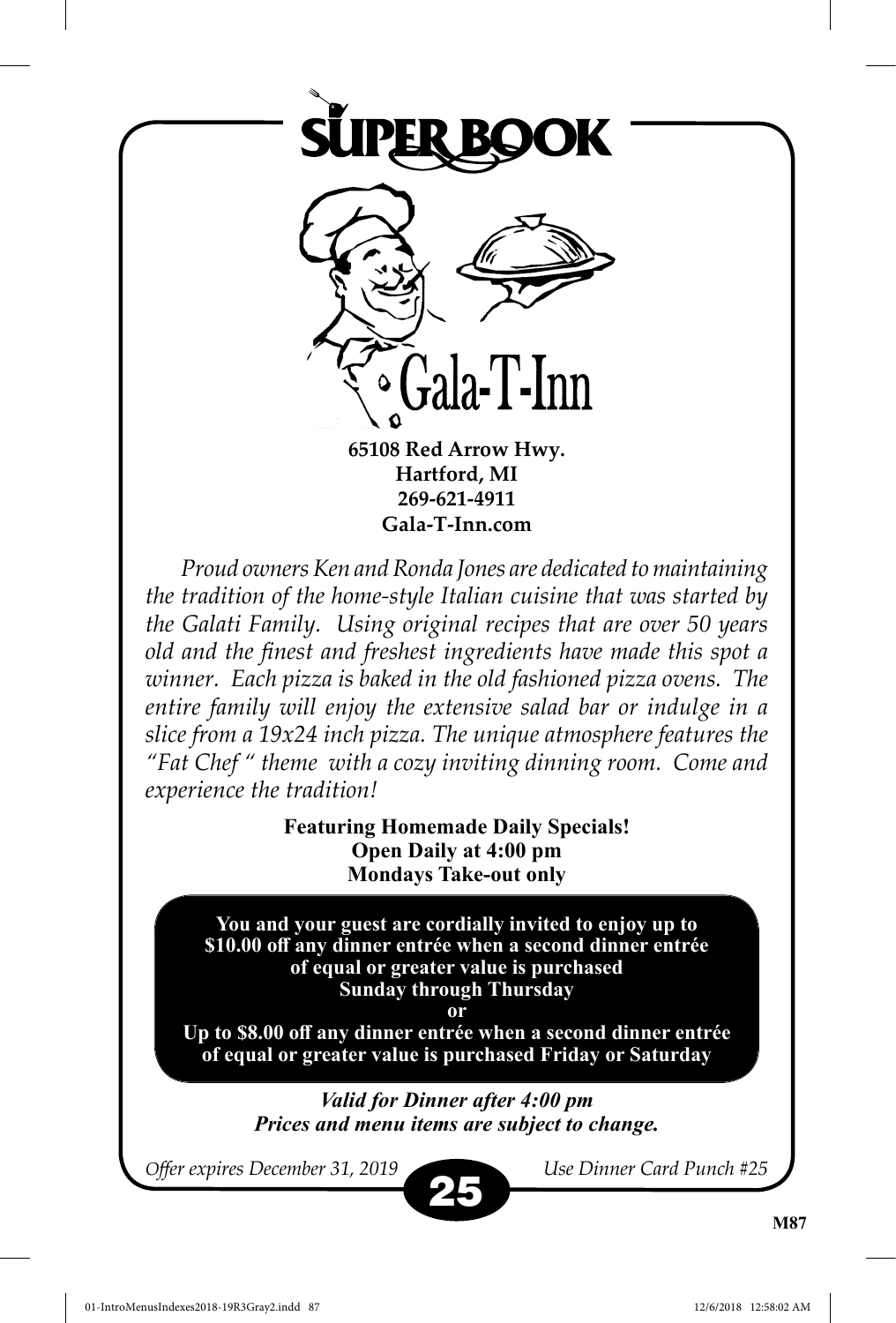# **Appetizers, Soups & Salads**

| Bread Sticks & Dipping Sauce  \$3.95                                                                                                                        |  |
|-------------------------------------------------------------------------------------------------------------------------------------------------------------|--|
| Served with meat sauce for dipping.                                                                                                                         |  |
|                                                                                                                                                             |  |
| Cheese filled bread sticks w/dipping sauce.                                                                                                                 |  |
| French Fries - Regular or Spicy \$2.50                                                                                                                      |  |
|                                                                                                                                                             |  |
|                                                                                                                                                             |  |
| Mozzarella Cheese Sticks (6)  \$5.95<br>Served with dipping sauce.                                                                                          |  |
|                                                                                                                                                             |  |
|                                                                                                                                                             |  |
|                                                                                                                                                             |  |
|                                                                                                                                                             |  |
| Served with dipping sauce.                                                                                                                                  |  |
| Try a sample of fried ravioli, chicken strips, mushrooms,<br>onion rings & cheese sticks. Served w/meat sauce.                                              |  |
|                                                                                                                                                             |  |
|                                                                                                                                                             |  |
|                                                                                                                                                             |  |
| Chef Salad with bread stick \$8.45<br>Lettuce, tomato, cheese, ham, pepperoni & boiled egg.<br>Add \$.50 for each additional item. Your choice of dressing. |  |
| Served with bread stick.                                                                                                                                    |  |
|                                                                                                                                                             |  |
| with bread stick & choice of dressing.                                                                                                                      |  |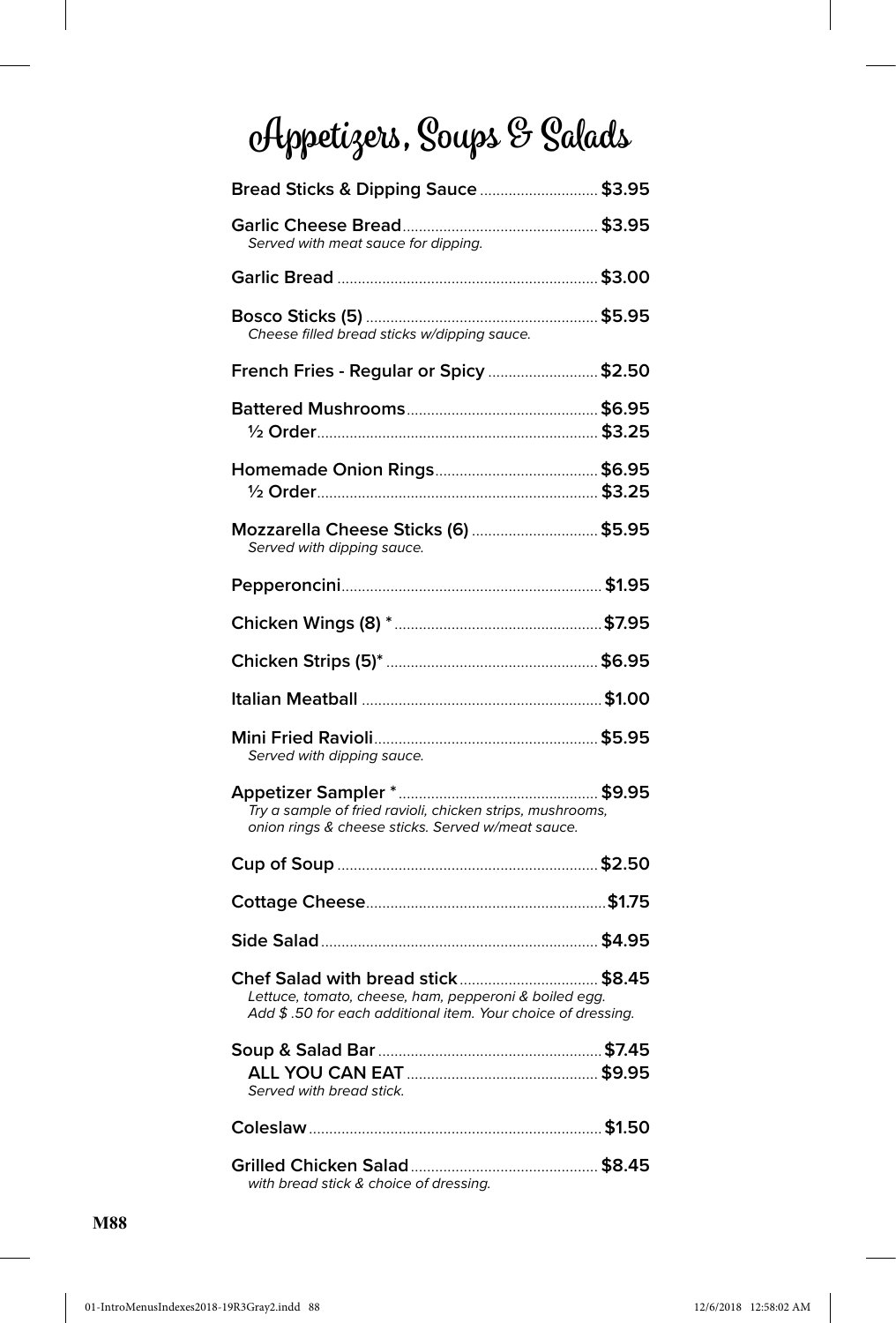## **Entrees & Pasta\***

All Pasta Dinners are served with Italian bread

| Served with a side order of spaghetti                                                                                                                                                    |
|------------------------------------------------------------------------------------------------------------------------------------------------------------------------------------------|
| Not sure what to order? Try our delicious sampler platter of our<br>favorite pastas. Includes generous portions of lasagna, beef<br>and cheese ravioli, manicotti, and cheese tortellini |
| Enjoy a delightful combination of spinach and plain fettuccini<br>pasta mixed in our delicious alfredo sauce.<br>Add \$2 for Chicken or Veggie. \$3 for Shrimp. Side Order \$5.50        |
| Manicotti pasta stuffed with cheese and topped with Italian<br>meat sauce                                                                                                                |
| Mostaccioli pasta with meat sauce topped with mozzarella<br>cheese. Side Order \$4.95                                                                                                    |
| Cheese filled Tortellini pasta topped with your choice of meat<br>sauce or alfredo sauce.                                                                                                |
| Spaghetti pasta served al dente with two homemade meatballs.<br>Side Order Spaghetti \$4.95                                                                                              |
| Your choice of meat or cheese filled. Topped with Italian meat<br>sauce.                                                                                                                 |
| Served in creamy pesto sauce.                                                                                                                                                            |
| Enjoy a large serving of our famous lasagna made from the<br>original fifty-year old recipe.                                                                                             |
| OVinners                                                                                                                                                                                 |
| Tender veal served over a generous portion of our homemade<br>spaghetti.                                                                                                                 |
| Handmade Italian Sausage accented with a side order of our<br>delicious spaghetti.                                                                                                       |
| Baked Salmon & Sauteed Veggies  \$13.95<br>Wonderfully seasoned baked salmon fillet served with sauteed<br>vegetables.                                                                   |
| Large chicken breast topped with parmesan cheese served<br>over a generous portion of spaghetti.                                                                                         |
| Breaded yellow perch                                                                                                                                                                     |

**M89**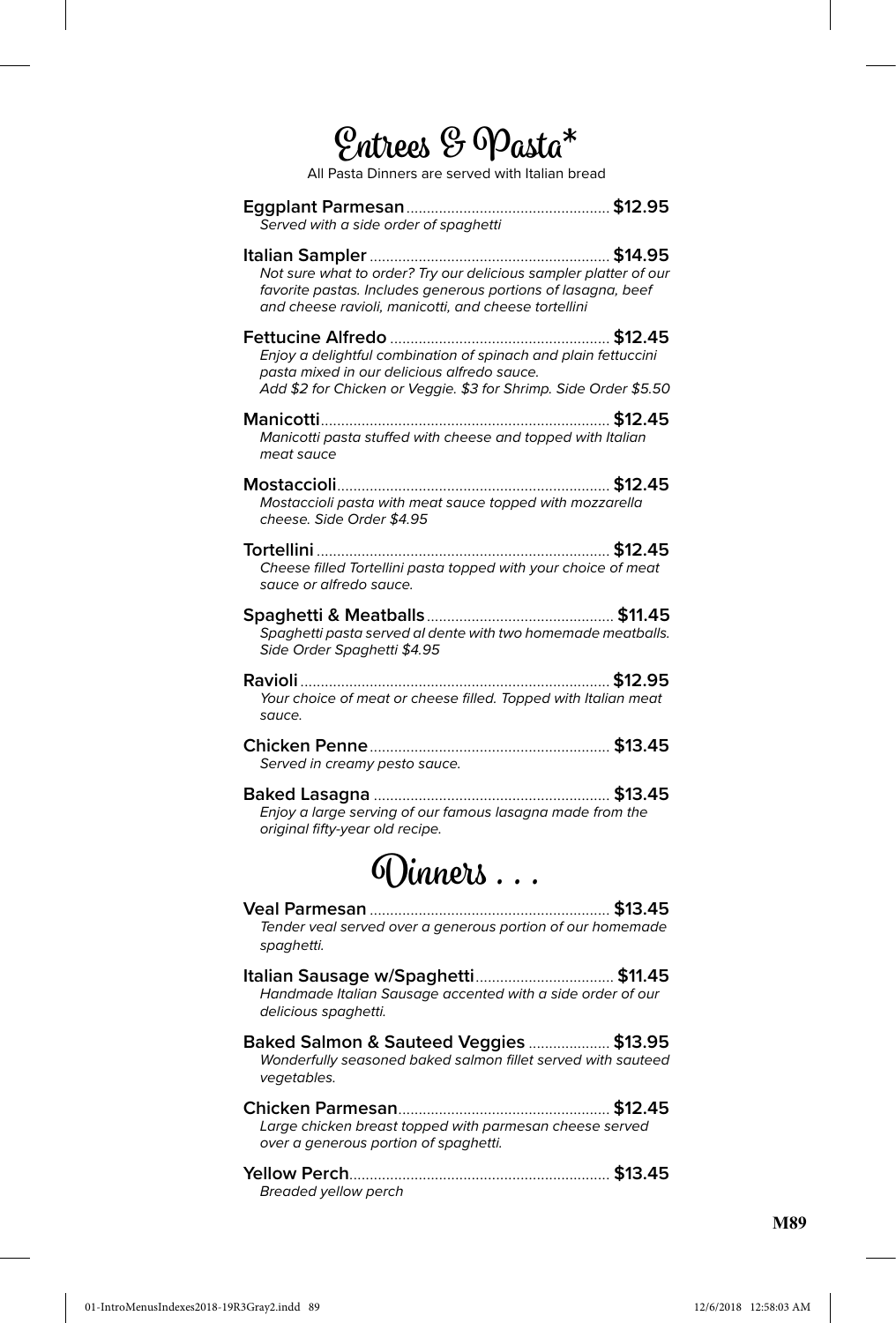## **Specialty Pizzas**

#### **GaIa-T-Special**

Sausage, mushroom, pepperoni, bacon and onions.

#### **3 Meat Pizza**

Choice of 3, sausage, chicken, pepperoni, bacon, beef, anchovies & ham.

#### **Hawaiian Pizza** Pineapple and ham.

#### **Pizza Margherita**

Olive oil, garlic, fresh basil, tomatoes & mozzarella.

#### **Veggie Pizza**

Cheese, broccoli, tomatoes & mushroom. May substitute: black & green olives, onions, jalapenos, pineapple, green or sweet peppers.

#### **Chicken Bacon Ranch**

#### **Cheese Pizza**

#### **Single Item Pizza**

#### **Gluten Free**

Thick Crust or Additional Item

Double Cheese

Extra Sauce

#### **Choices:**

Sausage • Broccoli • Ham • Pepperoni Green Pepper • Beef • Mushrooms • Bacon Black Olives • Green Olives • Pineapple • Basil Tomato • Anchovies • Chicken • Onions Jalapeno • Sweet Peppers • Garlic • Banana Peppers

### **. . . Dinners continued**

| Four pieces of battered and deep fried chicken. |  |
|-------------------------------------------------|--|
| Two large four ounce pan fried pork chops.      |  |
| Served with mashed potatoes and gravy.          |  |
| Twelve deep fried butterfly shrimp.             |  |

### **Baskets**

Includes coleslaw and your choice of fries or onion rings

| Chicken Strips \$8.45 Shrimp  \$9.45 |  |  |
|--------------------------------------|--|--|
| Chicken Wings \$9.95                 |  |  |

Prices subject to change.